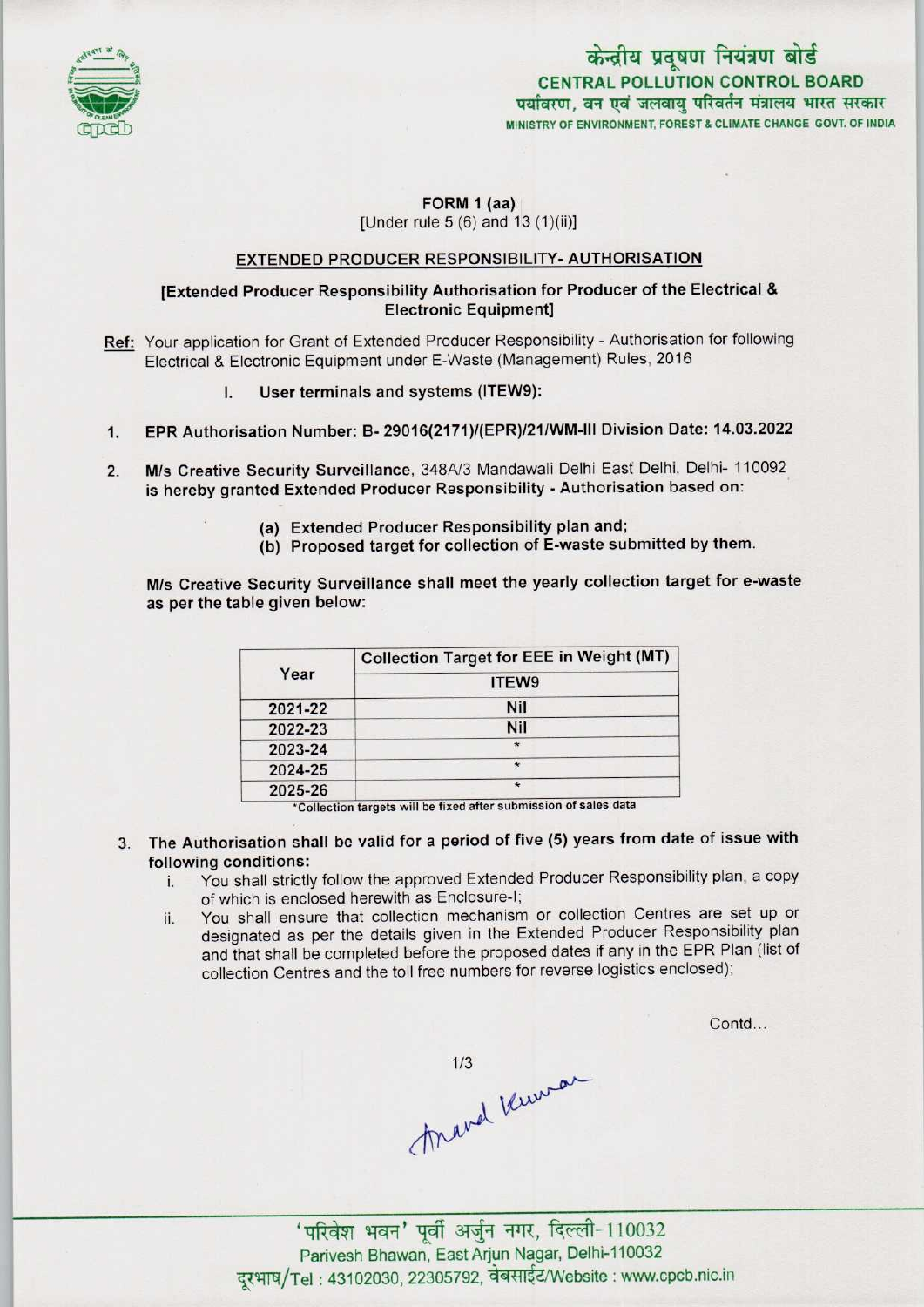

#### From pre page...

- iii. You shall ensure that all the collected e-waste is channelized to recycler/dismantler M/s E-waste Recyclers India, Shed No.15, Roz ka Meo Industrial Area, Nuh, Haryana and records shall be maintained at recycler/dismantler and your end;
- iv. You shall maintain records, in Form-2 of these Rules, of e-waste and make such records available for scrutiny by Central Pollution Control Board;
- v. You shall file annual returns in Form-3 to the Central Pollution Control Board on or before 30th day of June following the financial year to which that returns relates.

## vi. General Terms & Conditions of the Authorisation:

- a. The authorisation shall comply with provisions of the Environment (Protection) Act, 1986 and the E-waste (Management) Rules,2016 made there under;
- b.The authorisation or its renewal shall be produced for inspection at the request of an officer authorised by the Central Pollution Control Board;
- c.Any change in the approved Extended Producer Responsibility plan should be informed to Central Pollution Control Board within 15 days on which decision shall be communicated by Central Pollution Control Board within sixty days;
- d. It is the duty of the authorised person to take prior permission of the Central Pollution Control Board to close down any collection centre/points or any other facility which are part of the EPR plan;
- e.An application for the renewal of authorisation shall be made aslaid down in subrule (vi) of rule of 13(1) the E- Waste (Management) Rules, 2016;
- f.The Board reserves right to cancel/amend/revoke the authorisation at any time as per the policy of the Board or Government.

#### vii. Additional Conditions: -

- a) That the applicant will submit annual sales data along with annual returns;
- b)That the applicant has to ensure that the addresses of collection points provided by them in their EPR Plan are correct and traceable and the collection points/centres are functional;
- c) That the applicant will submit revised application for grant of EPR Authorisation in case of applicant adding/changing PRO or changing its EPR Plan;

Contd...

mand varmer